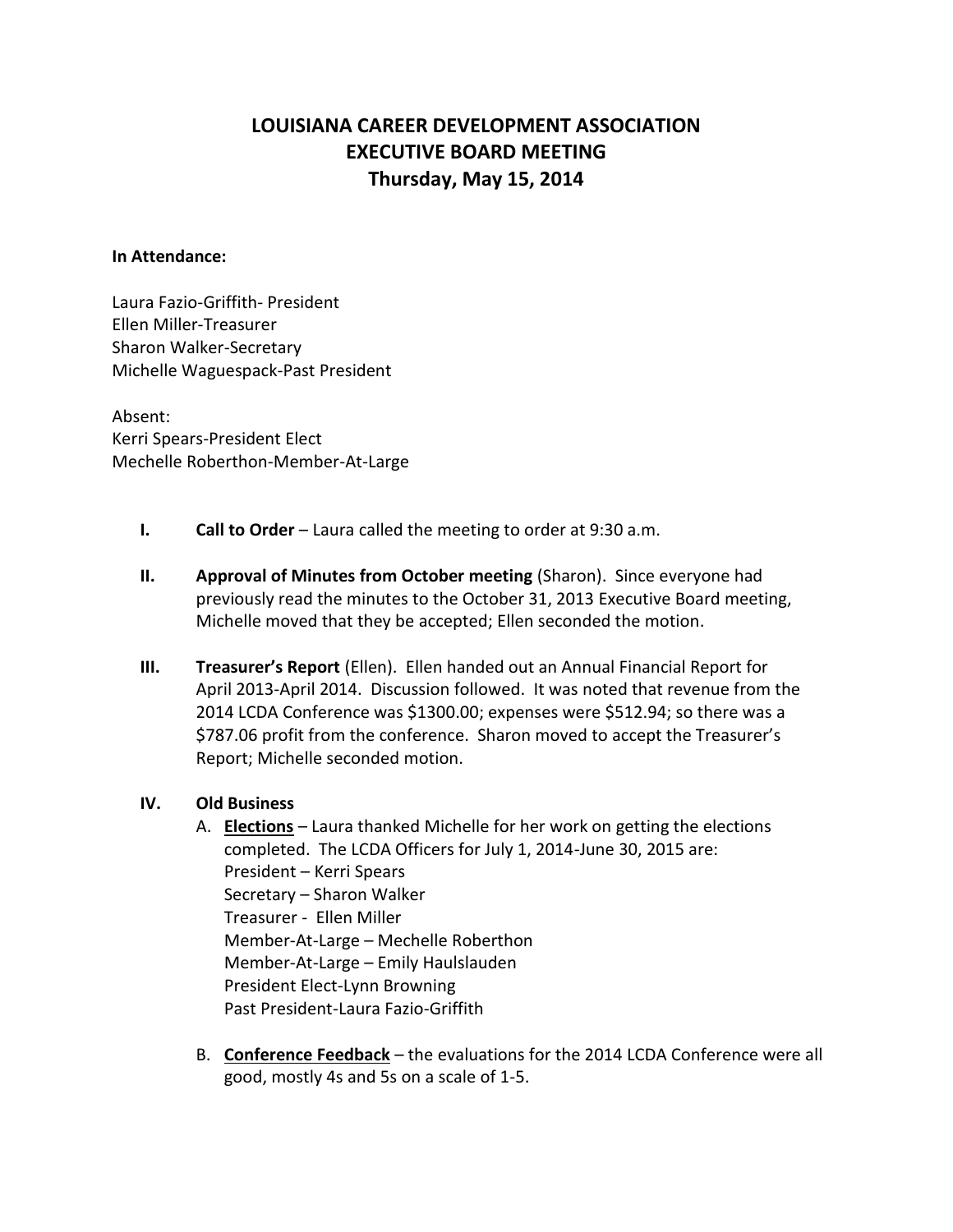#### **V. New Business**

A. **LCA Walk for Recovery Sponsorship** (Laura) – Laura stated that LCA has requested that each division give \$150.00 toward the sponsorship of the Walk for Recovery to be held in New Orleans on Saturday, September 20, 2014 as part of the service component at the LCA 2014 Annual Conference. The Board voted to participate in this sponsorship and send LCA \$150.00.

## **B. NCDA conference attendance**

The Board voted to increase the stipend for the President-Elect (or other board member if President-Elect cannot attend) to attend the NCDA Global Conference each summer. The stipend will now be up to \$1,200.00 for reimbursable expenditures, effective May 15, 2014. The motion to increase was by Michelle; seconded by Laura. The new procedure is as follows:

"LCDA awards the President-Elect a stipend of \$1200 to attend the NCDA Conference. The following are allowable expenses that may be submitted to the Treasurer for reimbursement:

- Travel: airfare or car mileage (Car mileage is based on current IRS standard reimbursement. In 2014 it is 56 cents per mile for business miles driven.)
- Conference registration fee
- Meals (excluding alcohol)
- Shuttle and taxi expenses
- Hotel for up to 3 nights (Wednesday Friday as the conference ends at 12:30 pm Saturday. The only exception would be if staying for a post conference NCDA sponsored event on Saturday afternoon).

Because the conference registration fee and airfare must be paid in advance of the conference, those items can be immediately reimbursed upon submission of paid receipts to the LCDA Treasurer.

Other expenses such as hotel, food, and shuttle will be reimbursed upon the President-Elect's return from the conference with submission of paid receipts to the Treasurer, not to exceed the amount of \$1200 which is inclusive of submitted and reimbursed expenses prior to conference travel.

Should the President-Elect be unable to attend the NCDA Conference another Board member can be designated to go in his or her place."

#### **C. 2015 LCDA Spring Conference**

There was discussion about the LCDA Annual Conference. Below is a summary of what the Board decided:

1. **Date of Conference**. The LCDA Annual Conference will be held in January or February each year to attract more attendees from school, colleges and universities. After looking at dates for next year, the Board decided to try to